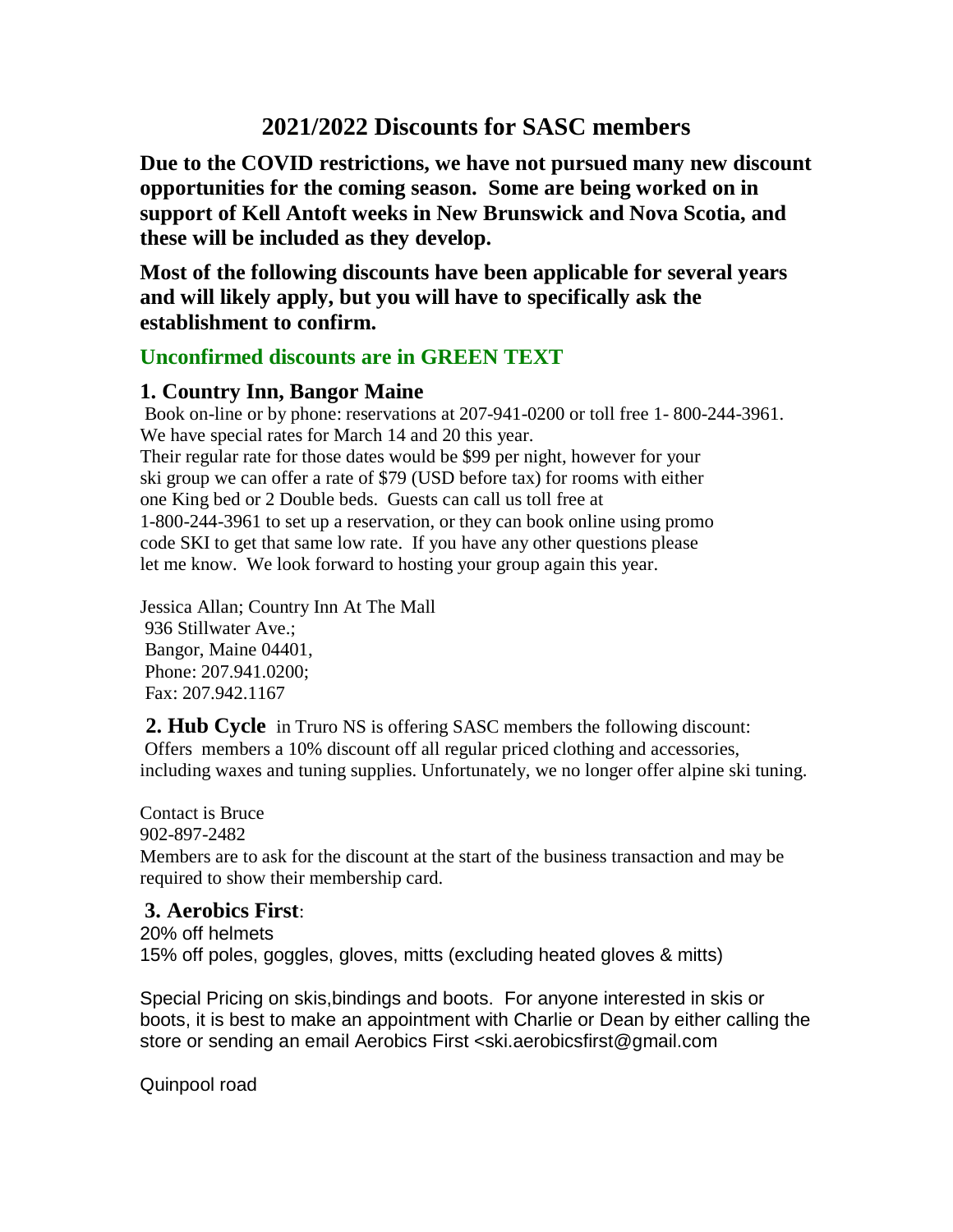Halifax, Nova Scotia CANADA B3L 1A3

(902) 423 1470 phone (800) 565 3623 toll free (902) 429 2529 fax

<http://www.aerobicsfirst.com/>

**4. All Seasons Inn, Sussex**, N.B offers a 10% discount and includes a hot breakfast, plus 10% discount of other meals.

# **506 433 2220**

**All Seasons Reservation Desk <reservations@allseasonsinn.ca>** 506-433-2220 Toll Free 1-800-452-1616

# **5. Fredricton Radisson Hotel**

The Radisson Kingswood Hotel and Suites is offering a great ski package. 2 ski lift tickets to Crabbe, hotel and breakfast - \$185 plus tax!

41 Kingswood Way, Hanwell, NB E3C 2L4

+15062066270

Book via the link below or call the hotel.

[https://www.radissonhotelsamericas.com/en-us/hotels/radisson-fredericton](https://www.radissonhotelsamericas.com/en-us/hotels/radisson-fredericton-kingswood/deals/crabbe-mountain-ski-package?checkInDate=2021-12-30&checkOutDate=2021-12-31&adults%5B%5D=1&children%5B%5D=0&searchType=pac&promotionCode=SKIPKG)[kingswood/deals/crabbe-mountain-ski-package?checkInDate=2021-12-](https://www.radissonhotelsamericas.com/en-us/hotels/radisson-fredericton-kingswood/deals/crabbe-mountain-ski-package?checkInDate=2021-12-30&checkOutDate=2021-12-31&adults%5B%5D=1&children%5B%5D=0&searchType=pac&promotionCode=SKIPKG) [30&checkOutDate=2021-12-](https://www.radissonhotelsamericas.com/en-us/hotels/radisson-fredericton-kingswood/deals/crabbe-mountain-ski-package?checkInDate=2021-12-30&checkOutDate=2021-12-31&adults%5B%5D=1&children%5B%5D=0&searchType=pac&promotionCode=SKIPKG) [31&adults%5B%5D=1&children%5B%5D=0&searchType=pac&promotionCode=SKIP](https://www.radissonhotelsamericas.com/en-us/hotels/radisson-fredericton-kingswood/deals/crabbe-mountain-ski-package?checkInDate=2021-12-30&checkOutDate=2021-12-31&adults%5B%5D=1&children%5B%5D=0&searchType=pac&promotionCode=SKIPKG) [KG](https://www.radissonhotelsamericas.com/en-us/hotels/radisson-fredericton-kingswood/deals/crabbe-mountain-ski-package?checkInDate=2021-12-30&checkOutDate=2021-12-31&adults%5B%5D=1&children%5B%5D=0&searchType=pac&promotionCode=SKIPKG)

## **6. Edmunston, NB**

**Days Inn (Saint Basile),** N.B. offers SAC members \$85/night (2 person) plus taxes. 506- 263-0000

**Four Points by Sheraton Edmundston** \$110 single or double rate, one breakfast included (\$115 for two with breakfast).

506-739-7321. Sales Manager is Kelly Fife.

**Best Western Plus Edmundston Hotel** offers \$109, double rate, breakfast included. 506-739-0000. They have availability for Feb  $22<sup>nd</sup>$ , but limited availability for Feb  $28<sup>th</sup>$ . Contact is Noemy Morneau (general Manager).

## **7. Nomad Ski Rates**

Discounts of 25% are offered to SASC members as visitors from another club (nomads) at the following:

#### **Mont Farlange, Edmunston**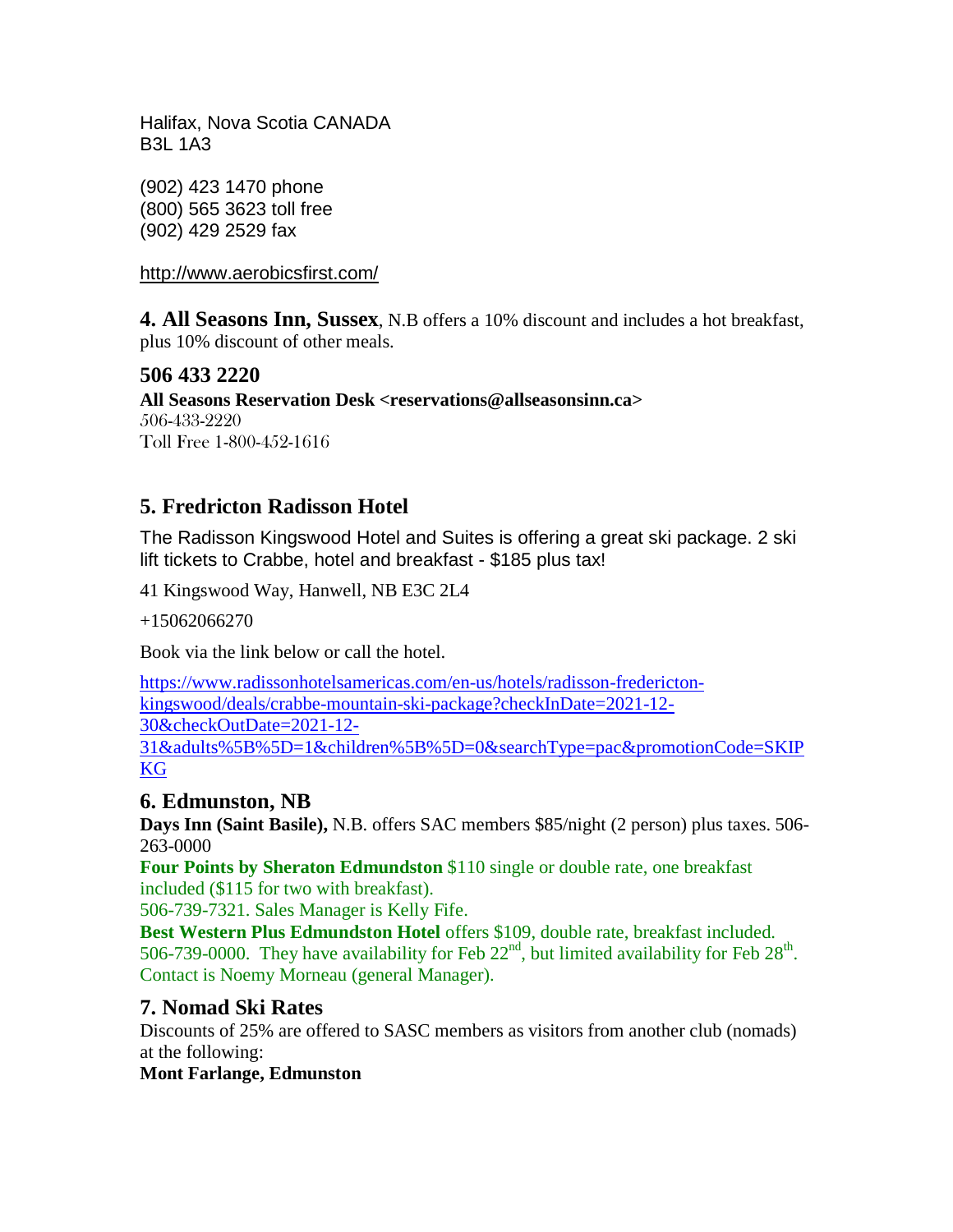Mont Farlagne will be happy to offer the 25% off discount to our members, the Nomad pass rate. They are currently moving to an online platform for advanced purchasing of tickets. There is a promo code for all Nomad members to enter in order to receive the discount online, then the guest will have to show proof of membership when they pick up their ticket in person. Please note: The discount will only be available on full priced tickets. The code is simple: NOMAD22MF. Final note: all guests of their facility will be required to be vaccinated.

#### **Val d'Irene (Amqui)**

We will be happy to offer your members a 25% discount again for this season, upon presentation of their membership card at the resort reception. Also, to update your contact, the new director is Madame Lise Tremblay, phone 418 629-3450 ext 1054, email address direction@valdi.ski

#### **Crabbe Mountain**

Other hills that do not support SASC directly may also offer the nomad rates. Check with them before you purchase your lift ticket.

Your signed membership card with your 2018/2019 member number is proof of membership.

#### **Mont-Comi contacted**

We offer a discounted rate for seniors 65 years and older. We also have accommodation units at the foot of the slopes; if you take accommodation, we apply a discount of 15% on the ski tickets. You can also buy tickets in advance (in pack of 8) and get 20% off; these discounts (whether 15% lodging or 20% of 8 ticket booklets) are applicable on the senior rate, not just on the adult fare.

For more information, to book accommodation or to announce the arrival of a group, contact:

#### *Geneviève Dubé*

**Coordonnatrice** Administration & relations publiques Parc du Mont-Comi 418-739-4858 poste 103

**Other:** Other hills in the Gaspe area may offer similar Nomad discounts as Val d'Irene, but have not been approached.They all belong to the same ski association, "Manege".

## **8. Wentworth contacted**

## **The Winnet House Air BnB (Valid Jan 1 2020 to March 31 2021)**

Folly Lake, 5 minutes from Ski Wentworth offer rooms at 10% off/tax free for SASC members, Sunday-Thursday nights. The rate for a room is 60\$ cash.

There are links below to view the entire house, and links to individual rooms. Guests may book instantly via Airbnb, or contact Mamie Karrel directly at 867 334 3773.

The room does not include breakfast, but there is fridge space and guests have access to the entire house. Continental breakfast can be provided for and additional 10\$/per person.